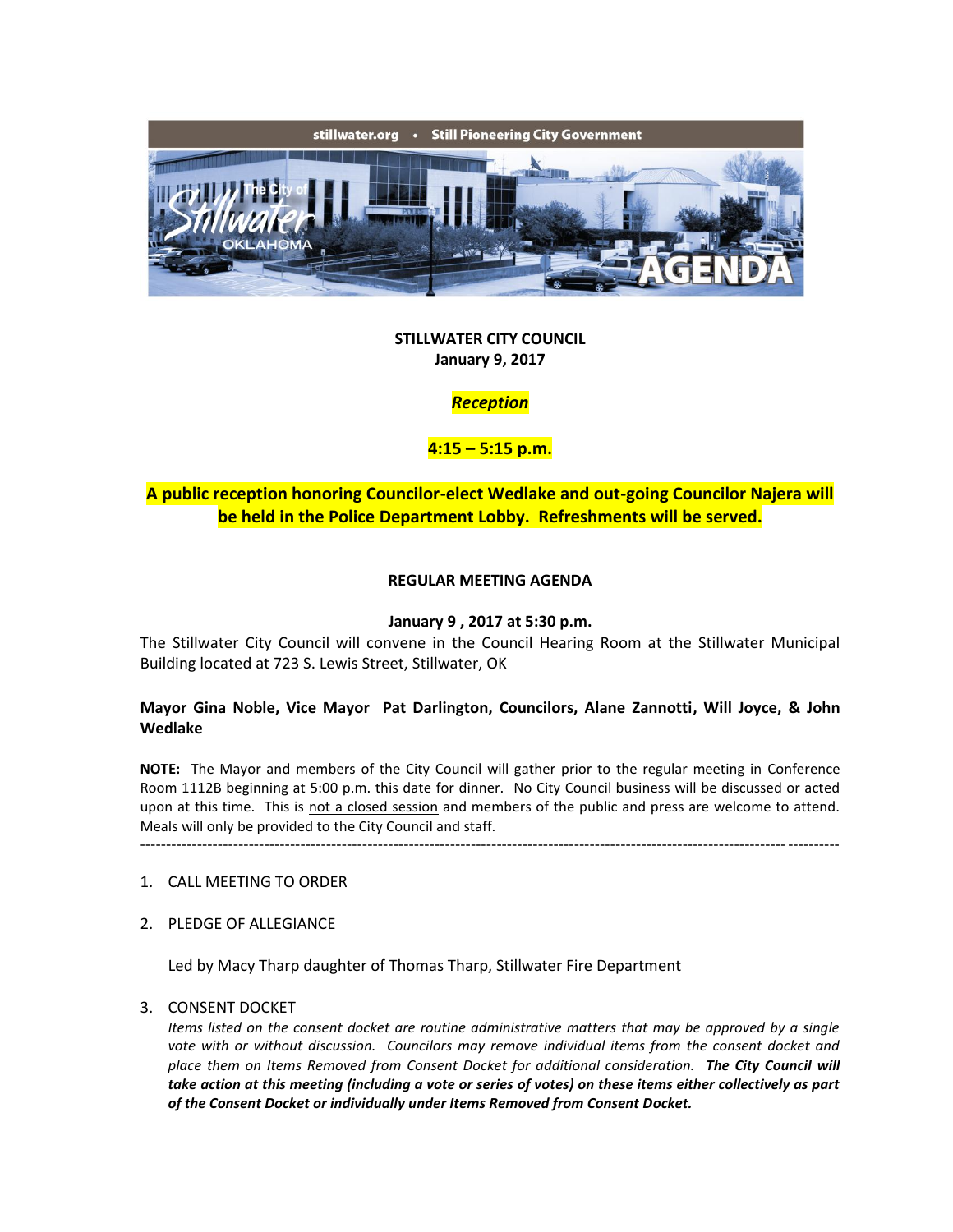- a. Approval of minutes: Regular Meeting December 5, 2016 Executive Session December 5, 2016
- b. Amendment #3 to the LBR, Inc. engineering contract adding design fees and associated costs to include a by-pass taxiway to the construction of the parallel taxiway, FAA grant project #3-40-0090-025-2017 (CC-17-01)
- c. Lease agreement with Hendricks Flight LLC dba Quality Aircraft Maintenance for hangar space at Stillwater Regional Airport (CC-17-02)
- d. Accept water line and sewer line public improvements and easements for Lightbearers Apartments located at 718 E.  $5<sup>th</sup>$  Avenue (CC-17-03)
- e. Accept easements and public improvements, Hampton Inn West, 615 S. Country Club Road (CC-17-05)
- f. Accept electric easement, Prime Place Apartments 312 E. Elm Street (CC-17-04)
- g. Budget amendment reflecting revenue from donations received for Police Department Animal Welfare through December 31, 2016
- h. Budget amendment reflecting expenditure of revenue from donations received for Police Department Animal Welfare through December 31, 2016
- i. Budget amendment reflecting increase revenue and expenditures for donations in support of the 6<sup>th</sup> and Western Road welcome corner and the Westwood Overlay District
- j. Budget amendment reflecting increase revenue and expenditures for donation in support of the Ingham Park project

## **APPROVED 4-0 WITH ITEM E. REMOVED FROM CONSIDERATION**

- 4. SWEARING-IN OF COUNCILOR JOHN WEDLAKE JUDGE TANYA RAUN
- 5. ELECTION OF VICE MAYOR

# **VICE MAYOR PAT DARLINGTON RE-ELECTED 5-0**

- 6. PUBLIC COMMENT ON AGENDA ITEMS NOT SCHEDULED FOR PUBLIC HEARING
- *The City Council will hear comments on agenda items not scheduled for public hearing from speakers*  who have submitted a written request in accordance with Sec. 2-25, Stillwater City Code. General *information regarding communication with the City Council in this manner is found on the reverse side of the agenda.*
- 7. ITEMS REMOVED FROM CONSENT DOCKET
- 8. PUBLIC HEARINGS

*The City Council will hear public comments, discuss, and take action at this meeting (including a vote or series of votes) on each item listed under Public Hearings unless the agenda entry specifically states that no action will be taken.*

- a. Receive public comment regarding a request for a closing of utility easement at 1711 W. Liberty (CC-17-06)
	- **APPROVED 5-0**
- b. Receive public comment regarding a request for a Map Amendment for property at 707 E. Airport Road from IG to CG **(See staff memo to cancel public hearing) CANCELLATION APPROVED 5-0**
- 9. GENERAL ORDERS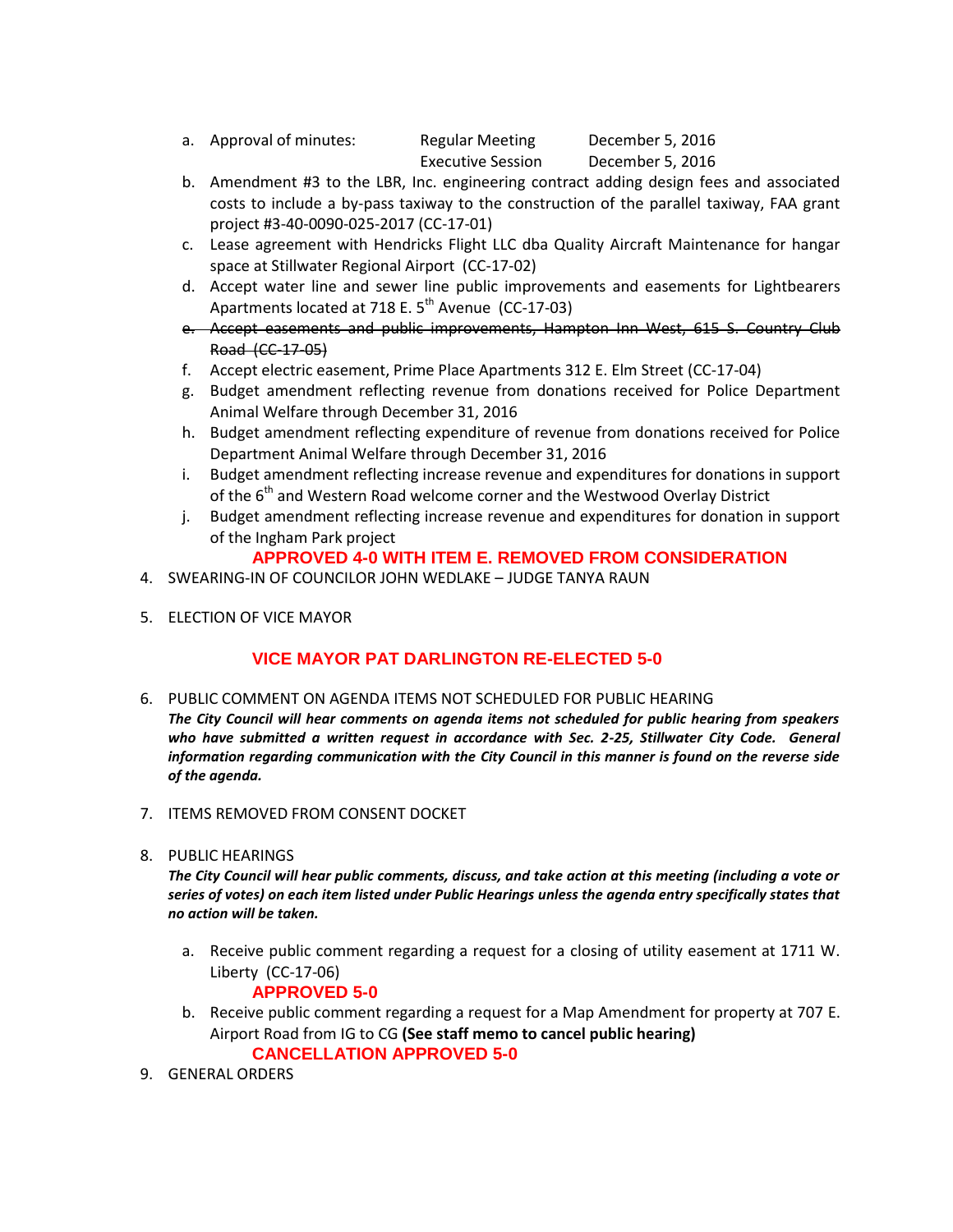*The City Council will discuss and take action at this meeting (including a vote or series of votes) on*  each item listed under General Orders unless the agenda entry specifically states that no action will *be taken.*

a. Accept donation of land from Jon & Nancy Patton and authorize Mayor Noble to sign tax documents

**APPROVED 5-0**

- b. Multi-Arts annual report **NO ACTION**
- c. Consider proposals on management of Lakeside Golf Course (CC-17-09) **NO ACTION**
- d. Development agreement between the City of Stillwater and the Wesley Foundation for property located at 823 W. University (CC-17-07) **APPROVED 5-0**
- e. Proposed audit standards for third party facilities/program agreements (CC-17-10) **APPROVED 5-0**
- f. Fiscal 2017 revised Pavement Management Program (CC-17-08) **APPROVED 5-0**

#### 10. ORDINANCES

*The City Council will discuss and take action at this meeting (including a vote or series of votes) on each item listed under Ordinances unless the agenda entry specifically states that no action will be taken.*

Second Reading

- a. **ORDINANCE NO. 3356: AN ORDINANCE REZONING A TRACT OF LAND LOCATED 2215 EAST SIXTH AVENUE FROM IL, LIGHT INDUSTRIAL DISTRICT, TO CG, COMMERCIAL GENERAL DISTRICT ADOPTED 5-0**
- 11. REPORTS FROM OFFICERS & BOARDS

- a. Miscellaneous items from the City Attorney
- b. Miscellaneous items from the City Manager
- c. Miscellaneous items from the City Council
	- i) Discussion about scheduling items for upcoming meetings
- 12. QUESTIONS & INQUIRIES
- 13. APPOINTMENTS
	- a. Appointment of student representative to Sister Cities Council **ALEX WALL APPOINTED 5-0**
	- b. Appointment of Councilor to serve on Stillwater Medical Center Trust Nominating Committee with Mayor Noble **VICE MAYOR DARLINGTON APPOINTED 5-0**
	- c. Appointment of subcommittee to work with staff on boards & committees recommendation **COUNCILOR ZANNOTTI AND COUNCILOR JOYCE APPOINTED 5-0**

*Announcements and remarks about matters of general interest may be made by Councilors, the City Manager, or the City Attorney at this time. Items of City business that may require discussion or action (including a vote or series of votes) are listed below.*